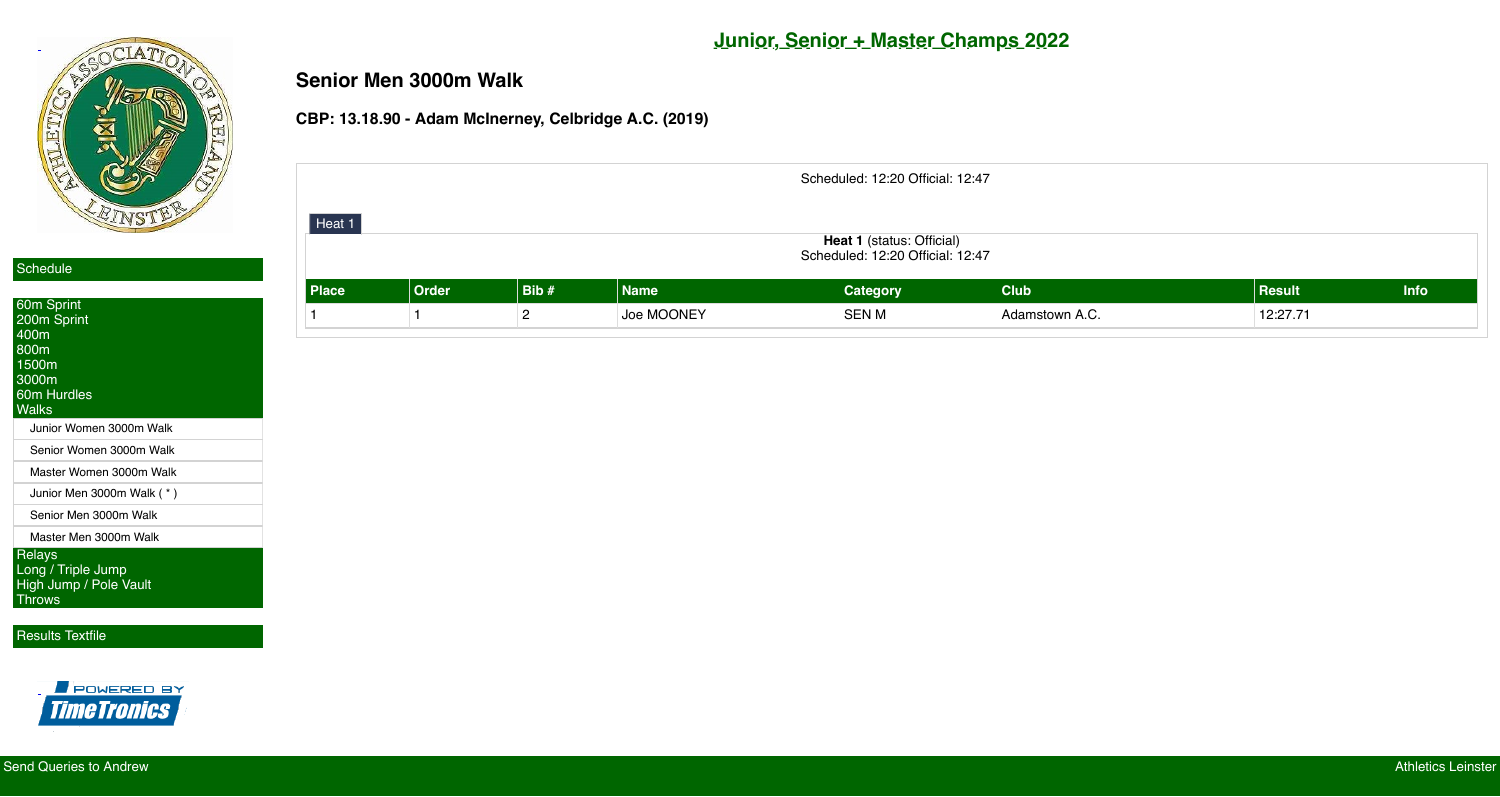

## **Junior, Senior + Master Champs 2022**

# **Senior Women 3000m Walk**

#### **CBP: 13.48.7H - Georgina Tuohy, Tullamore Harriers (2009)**

| 60m Sprint<br>200m Sprint<br>400m<br>800m<br>1500m<br>3000m<br>60m Hurdles<br><b>Walks</b> |
|--------------------------------------------------------------------------------------------|
| Junior Women 3000m Walk                                                                    |
| Senior Women 3000m Walk                                                                    |
| Master Women 3000m Walk                                                                    |
| Junior Men 3000m Walk (*)                                                                  |
| Senior Men 3000m Walk                                                                      |
| Master Men 3000m Walk                                                                      |
| Relays<br>Long / Triple Jump<br>High Jump / Pole Vault<br><b>Throws</b>                    |

[Results Textfile](http://live.athleticsleinster.com/textfile.txt)



| Scheduled: 12:00 Official: 13:05                                     |       |      |                      |                 |                    |               |             |  |  |  |
|----------------------------------------------------------------------|-------|------|----------------------|-----------------|--------------------|---------------|-------------|--|--|--|
| Heat 1                                                               |       |      |                      |                 |                    |               |             |  |  |  |
| <b>Heat 1</b> (status: Official)<br>Scheduled: 12:00 Official: 13:05 |       |      |                      |                 |                    |               |             |  |  |  |
| Place                                                                | Order | Bib# | <b>Name</b>          | <b>Category</b> | <b>Club</b>        | <b>Result</b> | <b>Info</b> |  |  |  |
|                                                                      |       | 322  | Susanne O'BEIRNE (G) | <b>SEN W</b>    | North Leitrim A.C. | 13:44.52      |             |  |  |  |
| $\overline{2}$                                                       | n     | 52   | <b>Rhea DONNELLY</b> | <b>SENW</b>     | Celbridge A.C.     | 18:08.95      |             |  |  |  |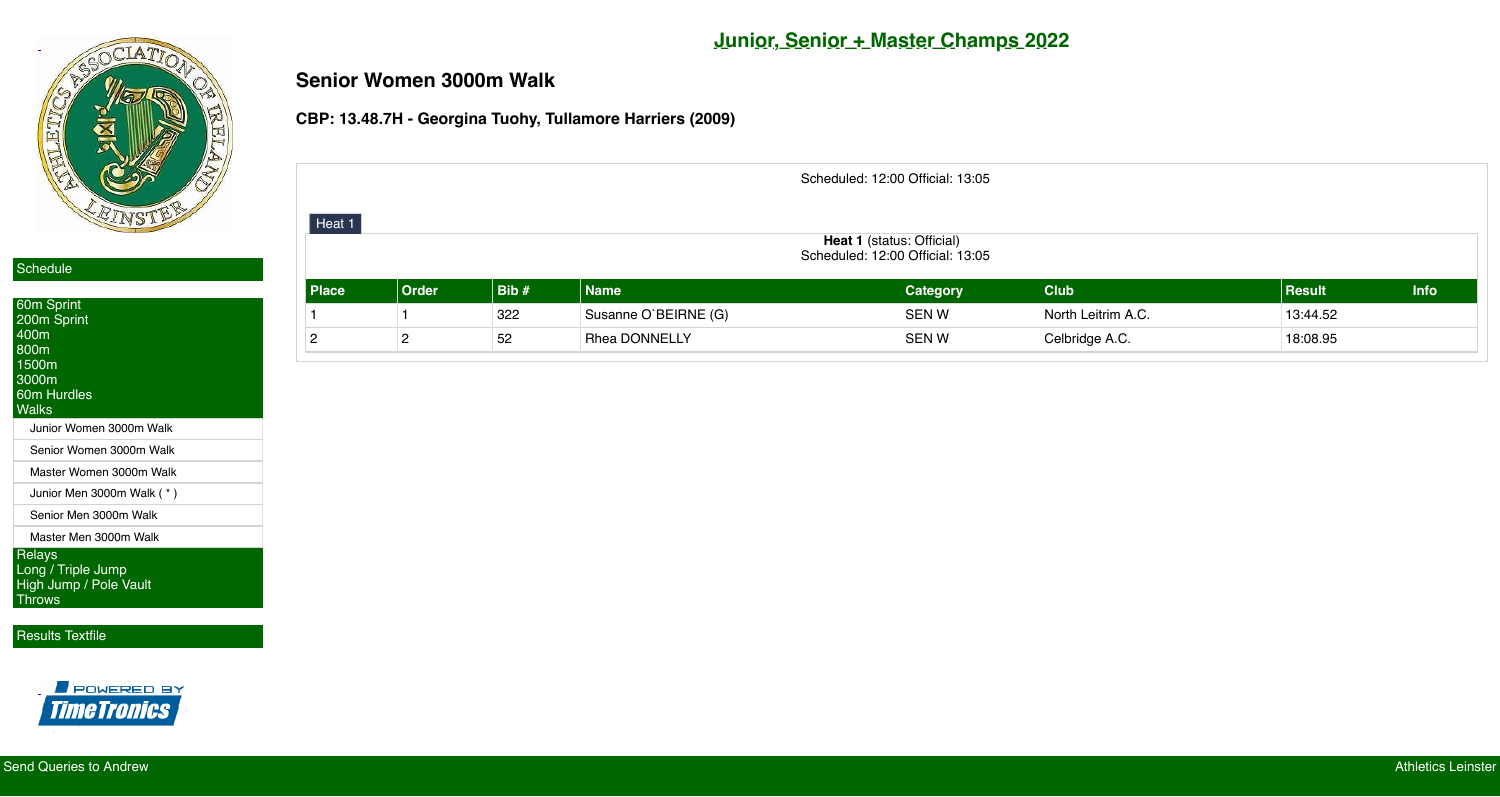



[Throws](javascript:void();)

[Results Textfile](http://live.athleticsleinster.com/textfile.txt)



## **Junior, Senior + Master Champs 2022**

## **Junior Men 3000m Walk**

### **CBP: 14.17.02 - Adam McInerney, Suncroft A.C. (2018)**

| <b>60m Sprint</b><br>200m Sprint<br>400m<br>800m<br>1500m<br>3000m<br>60m Hurdles<br><b>Walks</b> |
|---------------------------------------------------------------------------------------------------|
| Junior Women 3000m Walk                                                                           |
| Senior Women 3000m Walk                                                                           |
| Master Women 3000m Walk                                                                           |
| Junior Men 3000m Walk (*)                                                                         |
| Senior Men 3000m Walk                                                                             |
| Master Men 3000m Walk                                                                             |
| Relays<br>Long / Triple Jump<br><b>High Jump / Pole Vault</b>                                     |

| $\boxed{\ast}$         |       |                  |                       |                                  |                |            |      |
|------------------------|-------|------------------|-----------------------|----------------------------------|----------------|------------|------|
|                        |       |                  |                       | $\star$                          |                |            |      |
|                        |       |                  |                       |                                  |                |            |      |
|                        |       |                  |                       | Scheduled: 12:20 Official: 13:05 |                |            |      |
|                        |       |                  |                       |                                  |                |            |      |
| $\vert$ Heat 1 $\vert$ |       |                  |                       |                                  |                |            |      |
|                        |       |                  |                       | Heat 1 (status: Official)        |                |            |      |
|                        |       |                  |                       | Scheduled: 12:20 Official: 13:05 |                |            |      |
| Place                  | Order | $\vert$ Bib $\#$ | <b>Name</b>           | <b>Category</b>                  | <b>Club</b>    | $ $ Result | Info |
|                        |       | 55               | Aidan ENTRIALGO BAYON | <b>JUN M</b>                     | Celbridge A.C. | 17:41.33   |      |